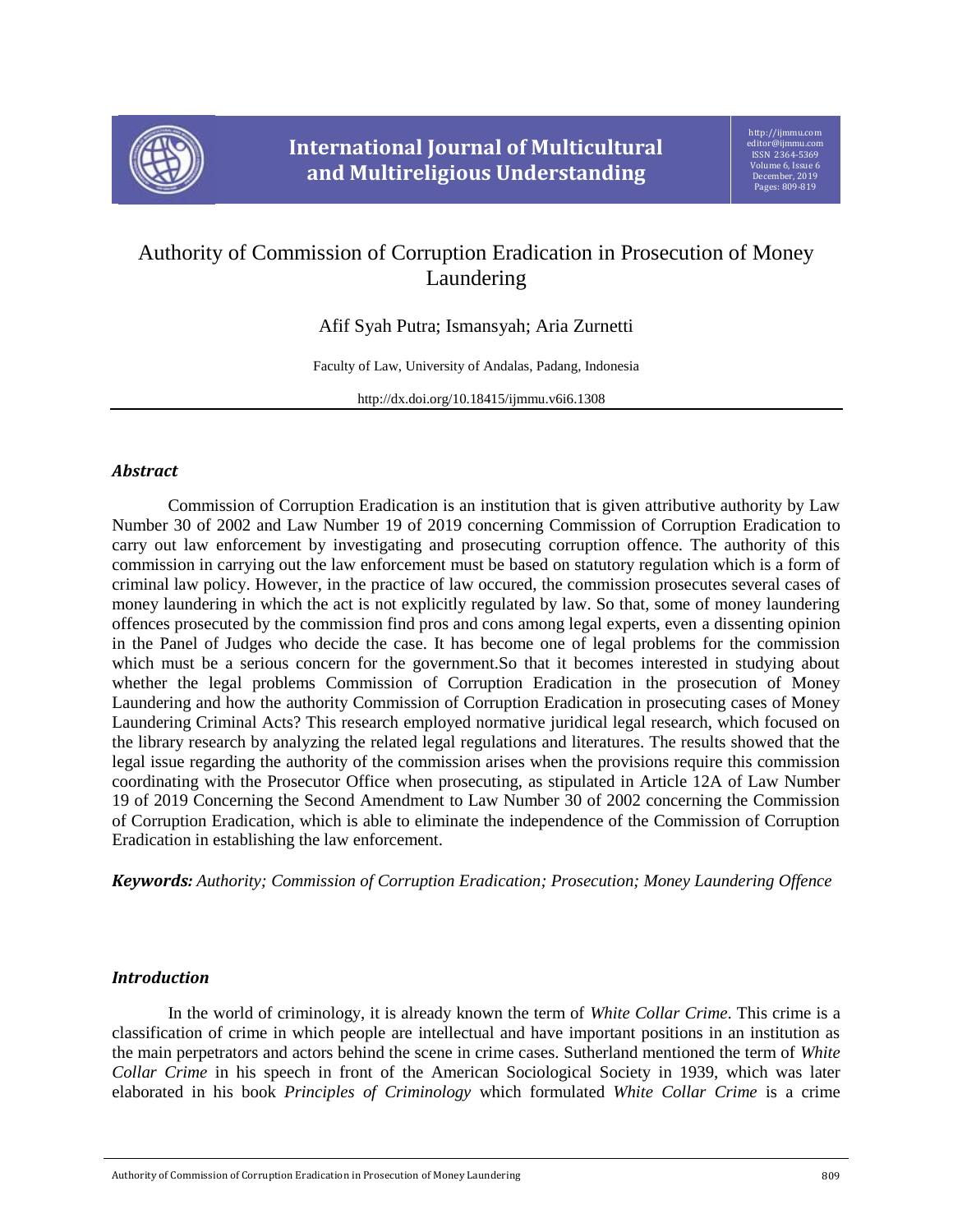commited by person of respectability and high social status in the course of their occupation. According to Sutherland, this theory is actually an attempt to overhaul theories of criminal behavior that has traditionally been stereotyped, which states that the perpetrators are people who come from lower social strata.<sup>1</sup>

Criminals who are categorized as white collar criminals basically use theirintelligence to commit crimes. These criminals commit not only crimes against people and property or commit crimes categorized as other forms of general crime but also commitcrimes that can harm the country's money laundering by trying to obscure the proceeds of the crime they committed. It has done by having the aim of not being detected by anyone and aiming at making it look like the proceeds of the criminal acts he committed were not the result of an act criminal with various modus operandi of money laundering. Furthermoreeconomy, which is done to benefit themselves or to benefit a group of people. In addition, the criminals with their intelligence also carry out, the proceeds of the crime must first be converted into legal money before the money can be invested or spent by doing money laundering.

Giovanoli believes that money laundering is a process by which "assets", especially cash assets obtained from criminal acts are manipulated in such a way that the assets appear to come from legitimate sources.<sup>2</sup> In addition, the definition of money laundering is also explained by Koers as the Public Prosecutor from the Netherlands who stated that money laundering is a way to circulate the proceeds of crime into a legitimate circulation of money and cover up the origin. <sup>3</sup> Money laundering can also be interpreted as activities that constitute a process carried out by a person or organization of activities against illicit money, that is money originating from a crime, with the intention of hiding the origin of the money into the financial system.<sup>4</sup>

If we look at the elements of Article 3, 4, and 5 of Law Number 8 of 2010 concerning Prevention and Eradication of Money Laundering, it can be seen that some of the modus operandi is carried out on the results of criminal acts. So it can be said that the money laundering is not a primary crime that stands alone, but it is a crime that is the impact of other criminal acts as a form of predicate crime. In Article 2, paragraph (1) of Law Number 8 of 2010 concerning Prevention and Eradication of Money Laundering, it is stated that there are several forms of predicate crime in money laundering. One of them mentioned in Article 2, paragraph 1,point a of Law Number 8 of 2010 concerning Prevention and Eradication of Money Laundering is corruption.

Basically, criminal justice system is an effort to tackle crimes that occur in the society. The criminal justice system is needed and expected to be able to eradicate any form of crimes that will endanger the society and the condition of the country. In order to create the objectives of the criminal justice system, it is certainly expected that each institution can carry out the duties professionally at every level and the appropriate components contained in the criminal justice system have the same vision and mission to avoid the mindset of centric agencies that can damage the criminal justice system.

In carrying out full law enforcement, a procedural law that appoints and legitimizes the role of the legal structure in the criminal justice system is necessary, such as the role for conducting initial investigation, investigation and prosecutions regulated in the Criminal Procedure Code (*KUHAP*). However, the Criminal Lawimpliesthat through Article 284, paragraph (1) of Criminal Procedure Code, if there is a specialregulation that can override the rules contained in the Criminal Law, the rules contained

 $\overline{\phantom{a}}$ 

<sup>&</sup>lt;sup>1</sup>Social strata are the stages of life that exist and develop in society. Without being aware, social strata actually affect a person's life and personality in society Muladi and Barda Nawawi Arief, *Criminal Law*, Alumni, Bandung, 1992. page. 1. 2 *Ibid.* page. 11.

<sup>3</sup>Legal Bureau of Legal Affairs and the Secretariat of Bank Indonesia, *"Money Laundering",* Paper, Jakarta, 2010. page. 1. 4 *Ibid*.

<sup>5</sup>Abdussalam, DPM Sitompul, *Criminal Justice System*, Restu Agung: Jakarta, 2007. page. 4.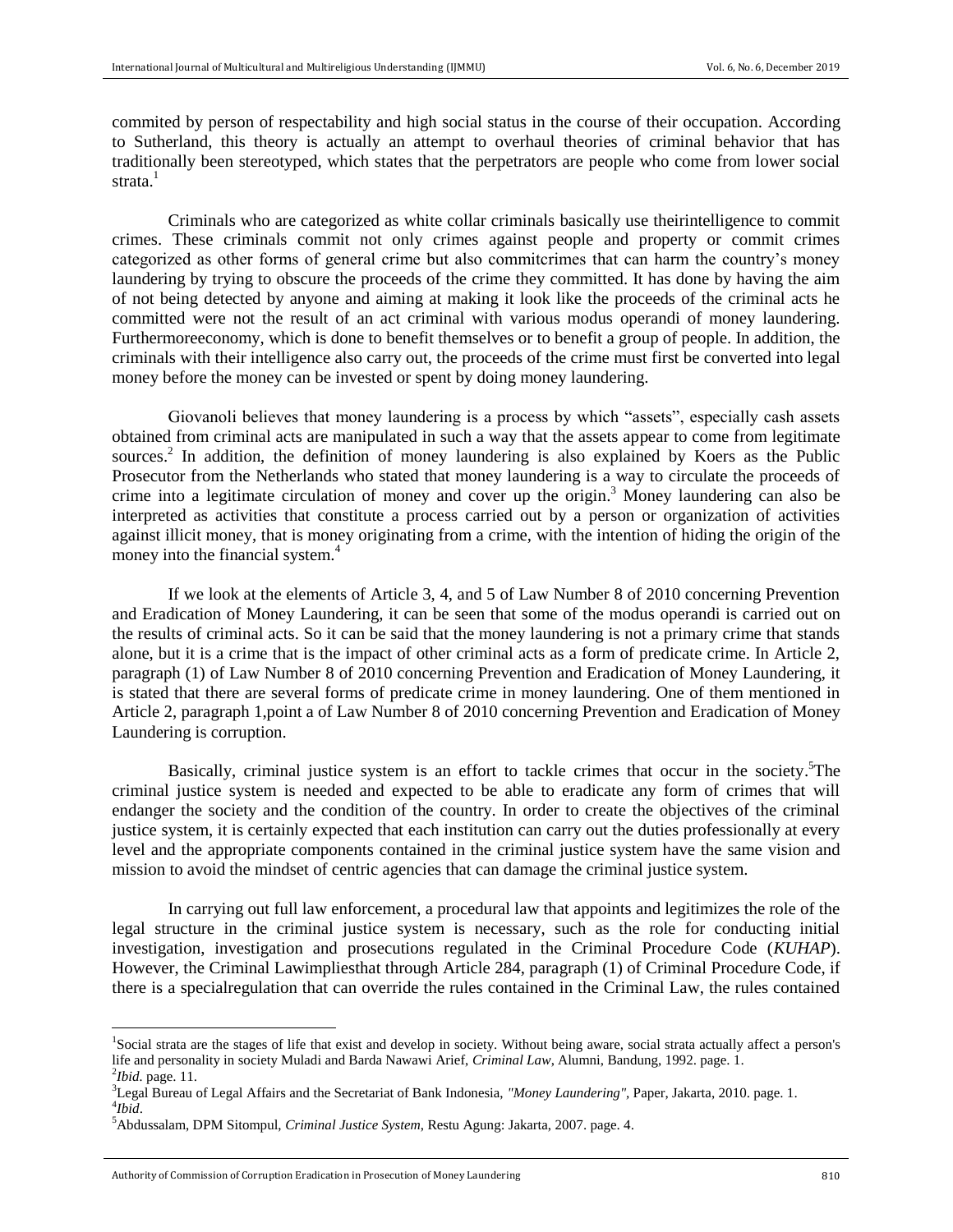in the Criminal Law is invalid. One of them is the issuance of Law Number 30 of 2002 concerning Commission of Corruption Eradication, which gives the Commission of Corruption Eradication the authority to conduct initial investigation, investigation and prosecutions of criminal acts related to corruption. Besides, the Law Number 30 of 2002 concerning the Commission of Corruption Eradication also legitimizes the initial investigation, investigation and prosecution of corruption.

Based on Article 3 related to Article 11 of Law Number 30 of 2002, the Commission of Corruption Eradication is declared as an independent institution, which one of theauthorities isto carry out initial investigation, investigation, and prosecution of corruption. In fact, Commission of the Corruption Eradication has ever acted as an investigator and public prosecutor in a case of money laundering.

In the case of conducting an investigation of a money laundering, the Commission of Corruption Eradication has actually been legitimized to carry out an investigation of a money laundering with predicate crime in a corruption by Article 74 of Law Number 8 of 2010 concerning the Prevention and Eradication of Money Laundering. However, normatively none of regulation that legitimizes explicitly that the Commission of Corruption Eradication has the authority to prosecute money laundering aimed at recovering assets that has suffered loss.

#### *Research Methods*

This research employed a normative method that was doctrinal law research referred to as library research or document study because this research was conducted for aimed only at written regulations or other legal materials. <sup>6</sup>According to Mahmud, legal research is a process of finding legal rules, legal principles, and legal doctrines in order to address the legal issues at hand.<sup>7</sup>In this case, the research was adminitered by examining the literature data materials consisting of primary legal, secondary legal, and tertiary legal materials. The main focus of this research was the authority of the Commission of Corruption Eradication in the prosecution of money laundering. This authority was very interesting to be discussedbecause there is no regulation that explicitly and clearly regulate the authority. Due to the problem, it arose dissenting opinion of the judge panel in the trial which becomes the doubt of law enforcement in deciding this case. In this case,this research organized two approaches namely the statute and case approaches.

## *Result and Discussion*

 $\overline{a}$ 

#### *A. Legal Problems of Commission of Corruption Eradication in Prosecuting Money Laundering*

The current legal problemofCommission of Corruption Eradicationis prosecution onmoney laundering, which basically no rules allow it. Article 74 of Law Number 8 of 2010 concerning Prevention and Eradication of Money Laundering only legitimizes the authority of Commission of Corruption Eradication to conduct investigation of money laundering with predicate crime in corruption. However, it seems to have been ruled out by the Indonesian Criminal Justice System, when the Panel of Judges at the Central Jakarta Court in decision number 10/PID.SUS/TPK/2014/JKT.PST acceptedthe public prosecutor's demand of Commission of Corruption Eradication on Defendant, Akil Mochtar,of committingmoney laundering. Although it has been explained by the Constitutional Court through the Decision of Constitutional Court Number

<sup>6</sup> Soerjono Soekanto and Sri Mamudji, *Normative Legal Research a Brief Review*, Rajawali Press: Jakarta, 2011. page. 14. 7 Peter Mahmud Marzuki, *Legal Research*, Kencana Prenada Media Group, Jakarta, 2011. page. 35.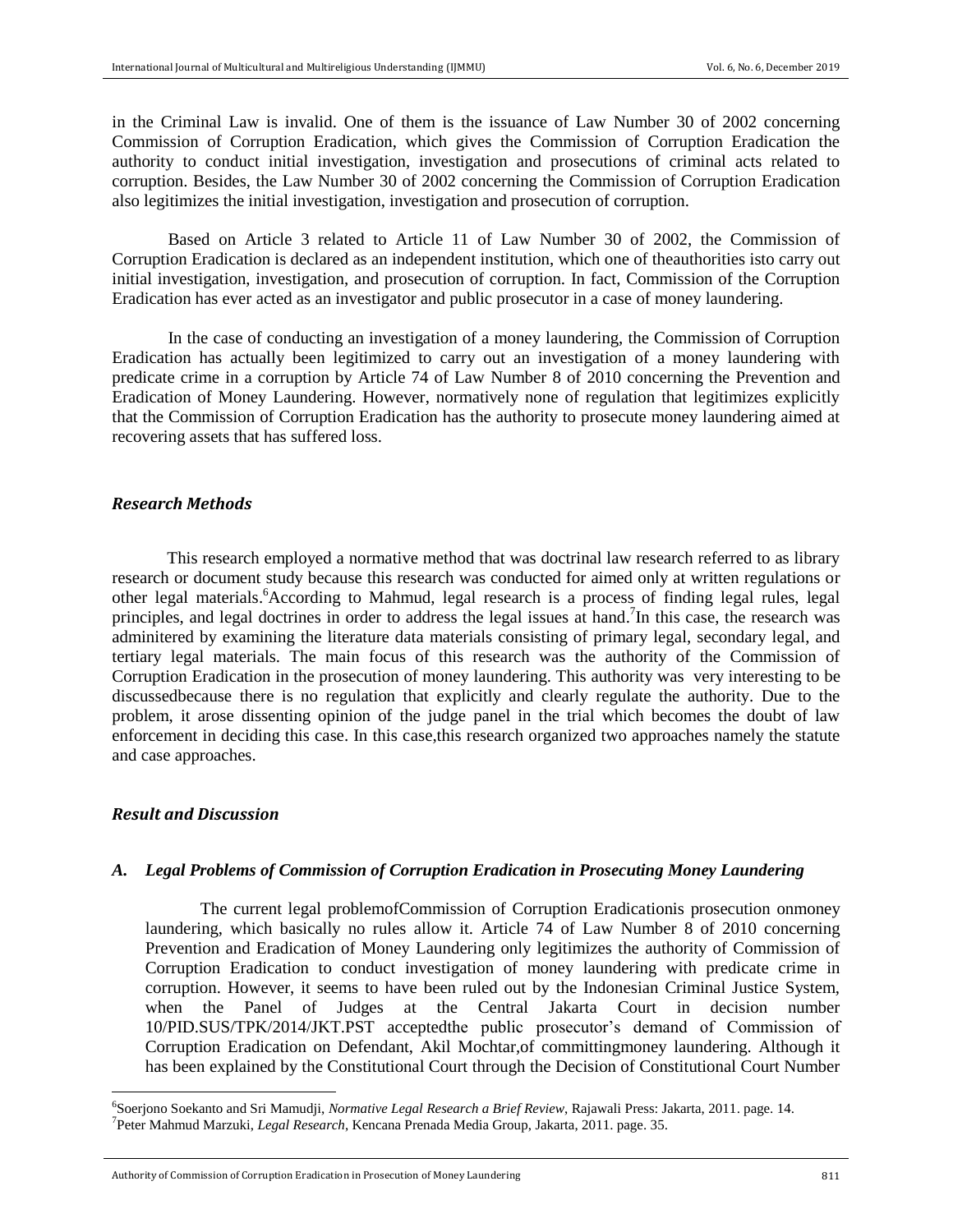77/PUU-XII/2014, it is necessary to establish a legal update regarding the authority of the Commission of Corruption Eradication in prosecuting the money laundering.

Basically, Law Number 19 of 2019 concerning Second Amendment to Law Number 30 of 2002 concerning the Commission of Corruption Eradication was formed because of some reasons. They are less effective performance of the Commission of Corruption Eradication, lack of coordination among law enforcers, violations of the ethics by the leadership and staff of Corruption Eradication Commission, and problems in carrying out the duty and authority. The problems are the unappropriate duties and authorities committed by the Commission of Corruption Eradication, lack of coordination with fellow law enforcement officials, wiretapping problem, less coordinated management of initial investigator and investigator, overlapping of authority with various law enforcement agencies, no supervisory agency to oversee the implementation of the duty and authority of the Corruption Eradication Commission so that it can be a chance for the Commission of Corruption Eradication to do cheating in the implementation of the duty and authority.<sup>8</sup>

The formation of Law Number 19 of 2019 is a step in renewing the Criminal Law Policy towards corruption eradication institutions. It can be seenin the sentences of Law Number 19 of 2019 which states that the implementation of the duty and authority of the Commission of Corruption Eradication is different from the provisions of criminal procedural law and there is lack of coordination with fellow law enforcement officers". The consequence of the reasons as stated above is the inclusion of Article 12 A in Law Number 19 of 2019 which states that in carrying out the prosecution, prosecutors at the Commission of Corruption Eradication must coordinate in accordance with the provisions of the legislation. Although Law Number 19 of 2019 does not explicitly explain which institution is the counterpatner of the Commission of Corruption Eradication in carrying out prosecutions, but as it is known that in the Criminal Procedure Code (*KUHAP*), institution that has the authority to conduct prosecutions is the Attorney General's Office of the Republic of Indonesia. This implies that the Commission of Corruption Eradication must coordinate when carrying out the duties in the prosecution of corruption. So, it can be concluded that it becomes an obligation for the Commission of Corruption Eradication to coordinate with the Attorney General's Office in prosecuting criminal acts of money laundering resulting from corruption. It can actually be detrimental to the Commission of Corruption Eradication which must go through a long process to prosecute money laundering.

The aforementioned problems, there is a problem that is more urgent, namely the authority of the Commission of Corruption Eradication in prosecuting the money laundering, if the money laundering has a connection with the corruption. This does not seem to be an important issue for legislators by not explicitly regulating the authority of the Commission of Corruption Eradication in prosecuting money laundering. In fact, there have been several cases of money laundering, which in the stage of the prosecution, the Commission of Corruption Eradication played a role as a public prosecutor. Regarding the issueof this institution'sauthority in prosecuting money laundering, it causes a lot of interpretation for legal experts regarding the authorityof prosecuting the money laundering, especially in the money laundering with predicate crime in corruption. The government and legislators should pay attention to the issue so that there is no overlap in authority between the Commission of Corruption Eradication and law enforcement agencies that are legitimized by the Criminal Law to prosecute.

The vagueness of legal policies related to the authority of the Commission of Corruption Eradication in conducting prosecution of money laundering makes the context of the authority of the Commission of Corruption Eradication in prosecuting money laundering resulting from Corruption

 $\overline{a}$ 

<sup>&</sup>lt;sup>8</sup>General Explanation of Law Number 19 of 2019 Amendment to Law Number 30 of 2002 concerning Corruption Eradication Commission. Which is contained in Supplement to the State Sheet Number 6409.

Authority of Commission of Corruption Eradication in Prosecution of Money Laundering 812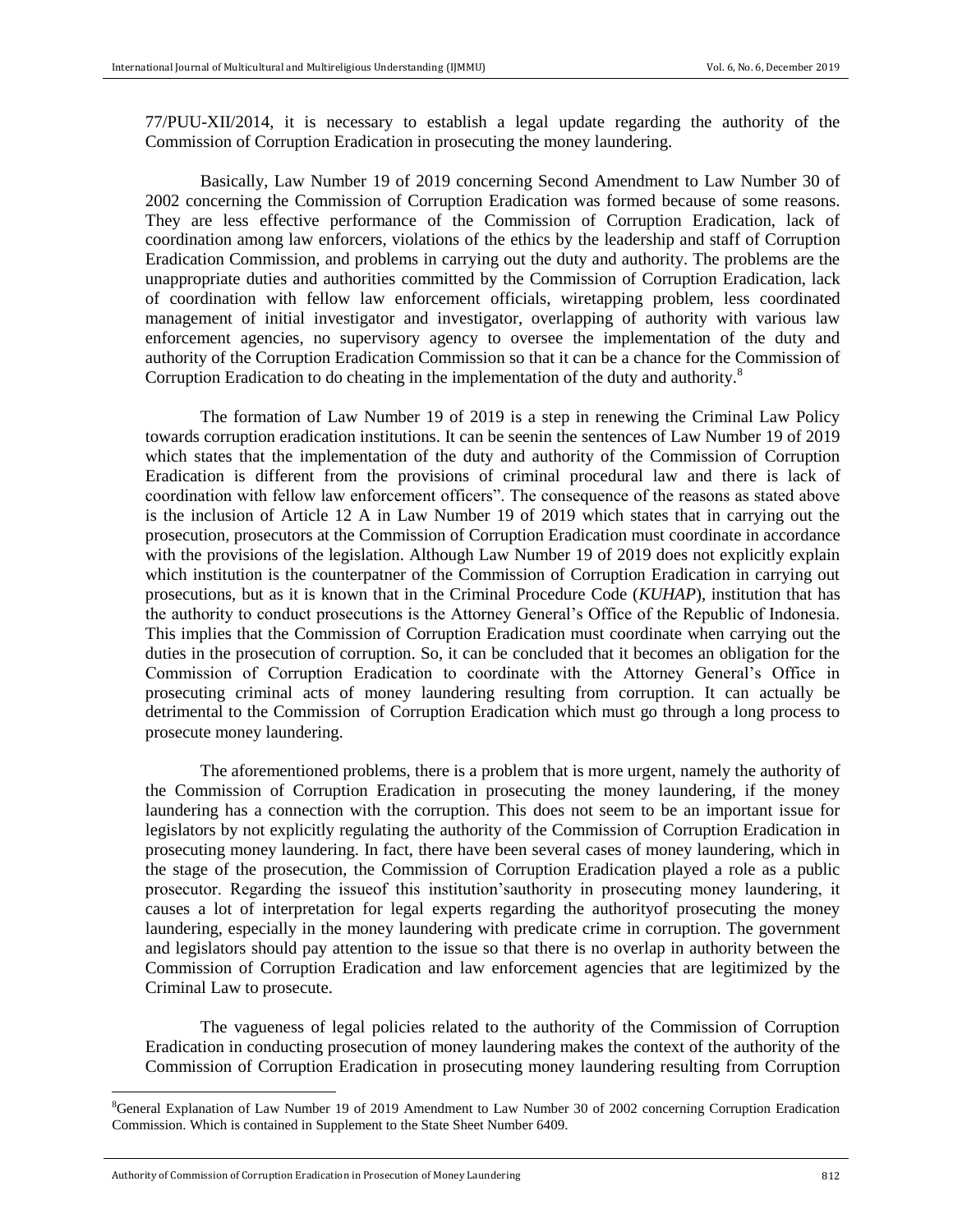into the "gray area", which raises the pros and cons in the minds of legal experts. Until now, debates often occur among legal practitioners and some legal experts with a different mindset towards the authority of the Commission of Corruption Eradication in the prosecution of money laundering. There are those who support that the Commission of Corruption Eradication has the authority in prosecuting money laundering resulted from corruptionand there are those who disagree with that authority.

Former Head of the Research and Analysis Center of Financial Transaction (*PPATK*), Husein delivered his argument in the testimony at the trial of the money laundering case, where he was presented as an expert by the Public Prosecutor of the Commission of Corruption Eradication which could be summarized as follows:<sup>9</sup>

- 1. It is true that Law ofmoney laundering does not mention the authority of the Commission of Corruption Eradication to prosecute money laundering, but Article 75 of Law of Money Laundering instructs that when investigating corruptionis found the laundering money, the investigators of Corruption Eradication combine the two as a concursus realist, namely corruption and money laundering. In combining investigations, it is natural that the Commission of Corruption Eradication has the authority to prosecute corruption cases and combines the prosecution corruption and money laundering. Aren't the cases of corruption and money laundering that is investigated closely related?
- 2. If the prosecution of money laundering or the prosecution of corruption and money laundering submitted to the Prosecutor's Office as a Public Prosecutor is contrary to the principles of simple, quick, and low cost as regulated in Law Number 48 of 2009 regarding Judicial Power. The meaning of "simple" is the efficient and effective inspection and adjudication and the meaning of "low cost" is the cost of case that can afforded bythe society. Besides, the submission of the prosecution to the Prosecutor's Office requires the Defendant to be adjudicated twice with two files but theyare very related, which definitelytake a long time and cost and does not provide the legal certainty to the Defendant.
- 3. Submitting prosecution of money laundering cases to the Prosecutor does not have a strong legal basis. On the contrary, the Commission of Corruption Eradication has the authority to take over a case of corruption that are being handled by the Police or the Prosecutor's Office in accordance with Article 8, paragraph (2) of Law Number 30 of 2002 concerning the Commission of Corruption Eradication.
- 4. According to Radburch, German legal expert, the purpose of law is justice, expediency, and legal certainty. Of these three elements, justice must take precedence. According to economists, fair law is efficient law and efficiency is the goal of law.
- 5. Progressive Legal Theory introduced by Satjipto Rahardjo that promotes conscience, justice, and the concept of "law for humans". This theoryis often "beyond in the text" further than the legal text in the regulations. Indeed, if examined in depth the existing legislation as a human creation, there must be deficiencies. Therefore, it must be seen that the existing jurisprudence and interpreted according to conscience to obtain the justice.
- 6. According to Article 2, paragraph (3) of Law Number 16 of 2004 concerning the Prosecutor's Office, the Prosecutor's Office is oneand inseparable in carrying out the task of prosecuting criminal acts and other authorities. The Article 2, paragraph (3) explains that "the Prosecutor's Office is one and inseparable", which is a foundation in the implementation of the duties and authorities in prosecution aimed at maintaining unity of policy, so that it can display the united characteristics in the mindset, and the work system of Attorney. Thus, the Public Prosecutor in the Prosecutor's Office and at the Commission of Corruption Eradication is a unity. The

 $\overline{a}$ 

<sup>9</sup>Yudi Kristiana, Kristiana, *Eradication of Money Laundering* (*Perspective of Progressive Law*), Thafa Media, Yogyakarta, 2015. page. 243.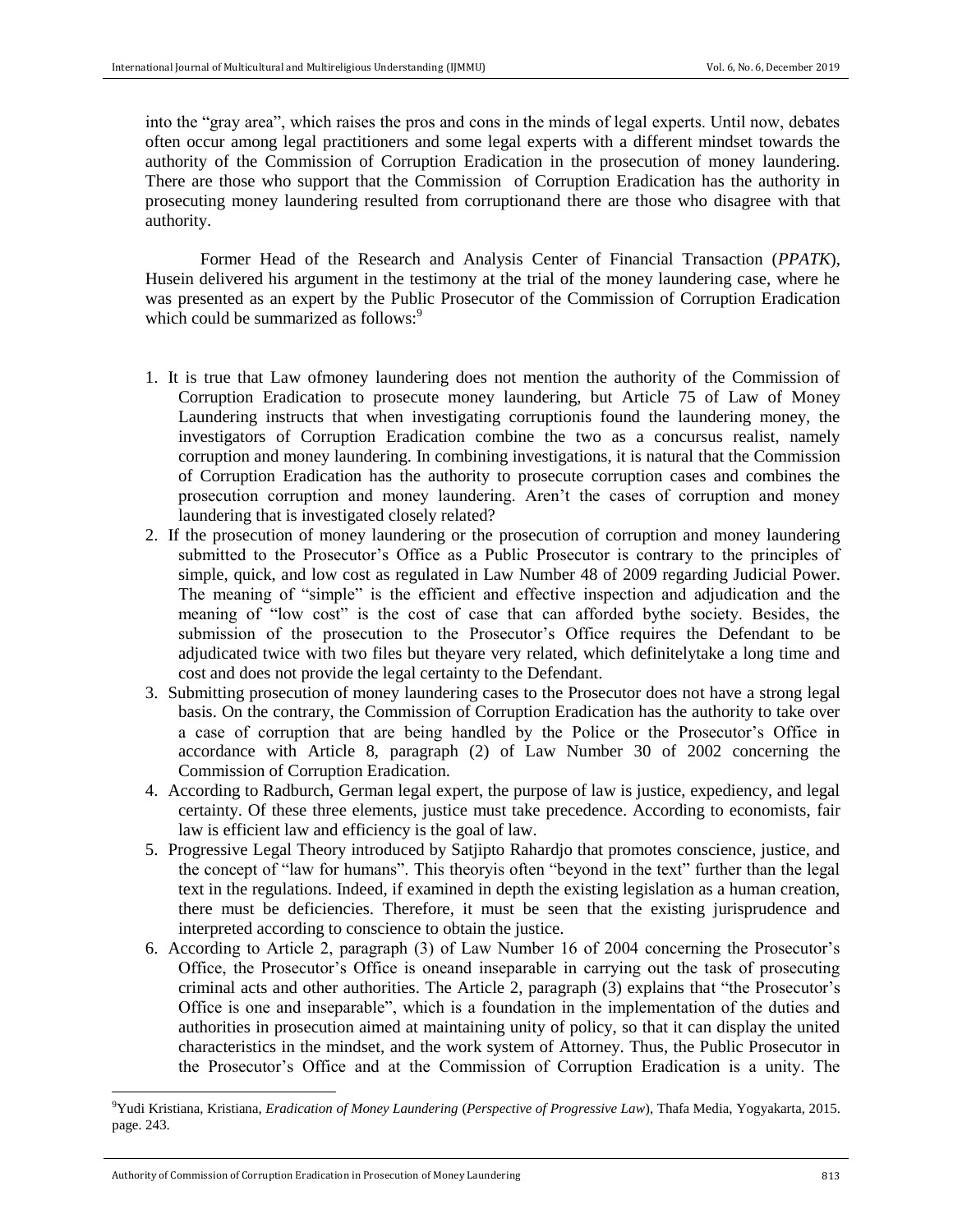Commission of Corruption Eradication has never recruited the Public Prosecutor out of the Prosecutor's Office.

Considering that system of anti money laundering is primarily aimed at preventing and combating criminal acts in general including corruption, it is better to prosecute money laundering cases investigated by the Commission of Corruption Eradication, carried out by the Commission of Corruption Eradication which investigates and prosecutes corruption cases. The prosecution by the Commission of Corruption Eradication will further enhance the recovery of assets resulting from corruption because if only the Law of Corruption is used, only money usedby corruptors or obtained from corruption can be confiscated for the state as substitute money. From the explanation above, legal certainty is temporarily sacrificed for justice and expediency. Ideally, the authority of the Commission of Corruption Eradication demands the money laundering cases explicitly regulated in the Law ofCommission of Corruption Eradication or Law of Money Laundering.

It is true that no Law regulates whether or not to have the authority, but it is not always what is not regulated in the Law that cannot be done and what is not regulated in the Law that can be done. Wismo provides three indicators in determining what is not regulated in the Law, but may be done. These indicators are propriety, public order, and orderly law. In orderly law, because the Court of corruption has the authority to adjudicate the money laundering from corruption, based on the systematic, grammatical and historical interpretation, the Commission of Corruption Eradication has the authority to process from the stage of initial investigation, investigation, and prosecution of the money laundering from corruption.<sup>10</sup>

With a Progressive Judge's ruling by breaking through positivism, law is needed when positive legal norms are deemed inadequate to realize social justice for all humanity. Article 50, paragraph (3) of Law Number 30 of 2002 states: "In the event that the Corruption Eradication Commission has begun investigating cases of Corruption, the Police or the Prosecutor's Office no longer has the authority to conduct an investigation". So that it becomes ineffective and inefficient when the investigation and prosecution of corruption as Predicate Crime of money laundering has been carried out by the Prosecutor at the Commission of Corruption Eradication but then the Prosecution of money laundering was taken over again or prosecuted by the Prosecutor at the Prosecutor's Office. $11$ 

Panjta opposes Husein's, the Head of the Research and Analysis Center of Financial Transaction, argument at point 1. Pantja states that the Commission of Corruption Eradication does not have authority in the prosecution of money laundering. Furthermore, according to Mudzakir, related to the issue of authority it must be regulated on a clear normative basis rather than interpretation. Interpretation of experts will not give rise to authority. In other words, Mudzakir believes that experts' interpretations cannot be used as a basis for giving authority to a law enforcement agency.<sup>12</sup>

Huda confirms that the Commission of Corruption Eradication is not authorized to prosecute money laundering resulting from corruption. According to Huda,an expert witness of Akil Mochtar at the trial of criminal case Number 10/PID.SUS/TPK/2014/PN.JKT.PST that at the investigation stage, investigators can combine the corruption and money laundering based on Article 74 of the Law Number 8 of 2010. In the case of corruption money laundering, the Commission of Corruption Eradication has the authority to combine corruption crimes as predicate crime and Money

 $\overline{\phantom{a}}$ 

<sup>&</sup>lt;sup>10</sup>Decision of the Constitutional Court Number  $77 / PUU-XII / 2014$ . page. 72.

<sup>&</sup>lt;sup>11</sup>Sigit, Herman Binaji, "*Dualism Views of the Prosecution of TPPU*", Republic of Indonesia's Supreme Court Edition 5, Legal and Public Relations Bureau of the Supreme Court Administrative Affairs Republic of Indonesia: Jakarta, 2014. page. 58. <sup>12</sup>*Ibid.* page. 69.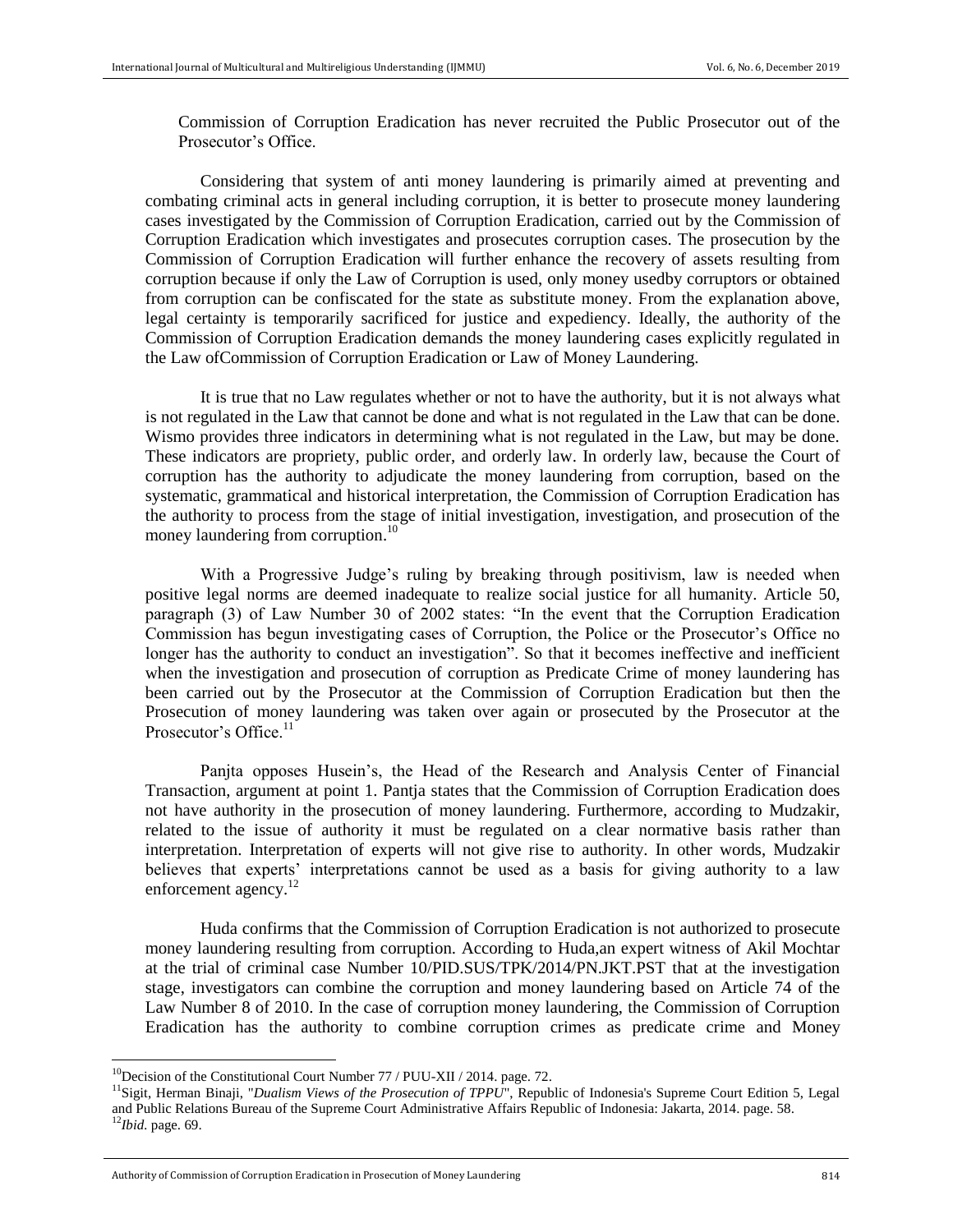Laundering at the stage of investigation, as if the Commission of Corruption Eradication is also authorized to combine criminal act of corruption and money laundering at the prosecution stage, and the Commission of Corruption Eradication has the authority to prosecute. According to Huda, this argument must be rejected. It is not in accordance with Article 3 of the Criminal Procedure Code which forms the basis of the Procedural Law. Article 3 of the Criminal Procedure Code contains the principle of legality in Procedural Law, which means that the authority of law enforcement officials must be determined byLaw. So that theCommission of Corruption Eradication does not have any authority if it is not determined by Law. The Commission of Corruption Eradication does not have the authority to prosecute the criminal act of money laundering resulting from the corruption crime only based on the interpretation of experts by appealing to the principles of Criminal Procedural Law.

Actually, Criminal Procedural Law cannot be interpreted and analogous to one another as the principle of due process of law. If the basis for the authority of the Commission of Corruption Eradication to prosecute money laundering is based on analogies and interpretations of the relation of one Article to another so that it can be concluded that the Commission of Corruption Eradication has the authority to prosecute the cases of corruption money laundering which is certainly not in accordance with the principle of Due Process of Law but a consideration of Teleology. Mudzakir says that when the Law stipulates that the Commission of Corruption Eradication has one, two, and three authorities by Law, no new authority should be born, namely interpretation and the reasons for a fast and inexpensive trial. The authority must still be born from an explicitly written Law because the new authority that is not mentioned in the Law has potential to abuse of power and claims the rights of the suspect.<sup>13</sup>

Some opinions from the experts as described above, it can be concluded that the legal problems of the Commission of Corruption Eradication in the prosecution of criminal acts of laundering from the perspective of criminal law is that there is no single legal policy that legitimizes the Commission of Corruption Eradication to commit criminal act of money laundering. It is also not included in Law Number 19 of 2019 concerning Amendment to Law Number 30 of 2002 concerning the Commission of Corruption Eradication. Therefore, it is necessary to reform the legal policy, which gives the Commissionof Corruption Eradicationstrong legitimacy to prosecute criminal acts of money laundering resulting from corruption. Renewal of criminal law policies related to the authority of the Commission of Corruption Eradication in prosecuting the crime of money laundering be able to facilitate the Commission of Corruption Eradication in eradicating criminal acts of corruption and other criminal acts such as money laundering related to corruption, bearing in mind there is a close relationship between criminal act of corruption and money laundering.

## *B. The Authority of the Commission of Corruption Eradication in Prosecuting Money Laundering*

Authority is also called formal power, which is the power granted by Law.<sup>14</sup>Every authority possessed by law enforcers must be given by Law. In the State Administrative Law, the authority refers to attributive authority. Article 74 of Law Number 8 of 2010 states that "Investigation of money laundering is carried out by investigators of criminal actof corruption in accordance with the provisions of the Procedural Law and provisions of Statutory Regulation, except determined otherwise according to this Law".

 $\overline{a}$ 

<sup>13</sup>Ade Aleandro, News "*Corruption Eradication Commission Has No Authority to Prosecute Money Laundering Crimes*"m.kompasiana.com/adealeandro/KPK-tidak-berwenang-melakukan-penuntutan-perkara-pidana-pencucianuang\_55281bd6f17e61c4188b458c. Accessed on November 9, 2019 at 22.14 pm.

<sup>14</sup>Ateng Syafrudin, *Towards a Clean and Responsible State Organization*, Pro Justitia Journal, Parahyangan University Bandung, Edition IV, 2000. page. 22.

Authority of Commission of Corruption Eradication in Prosecution of Money Laundering 815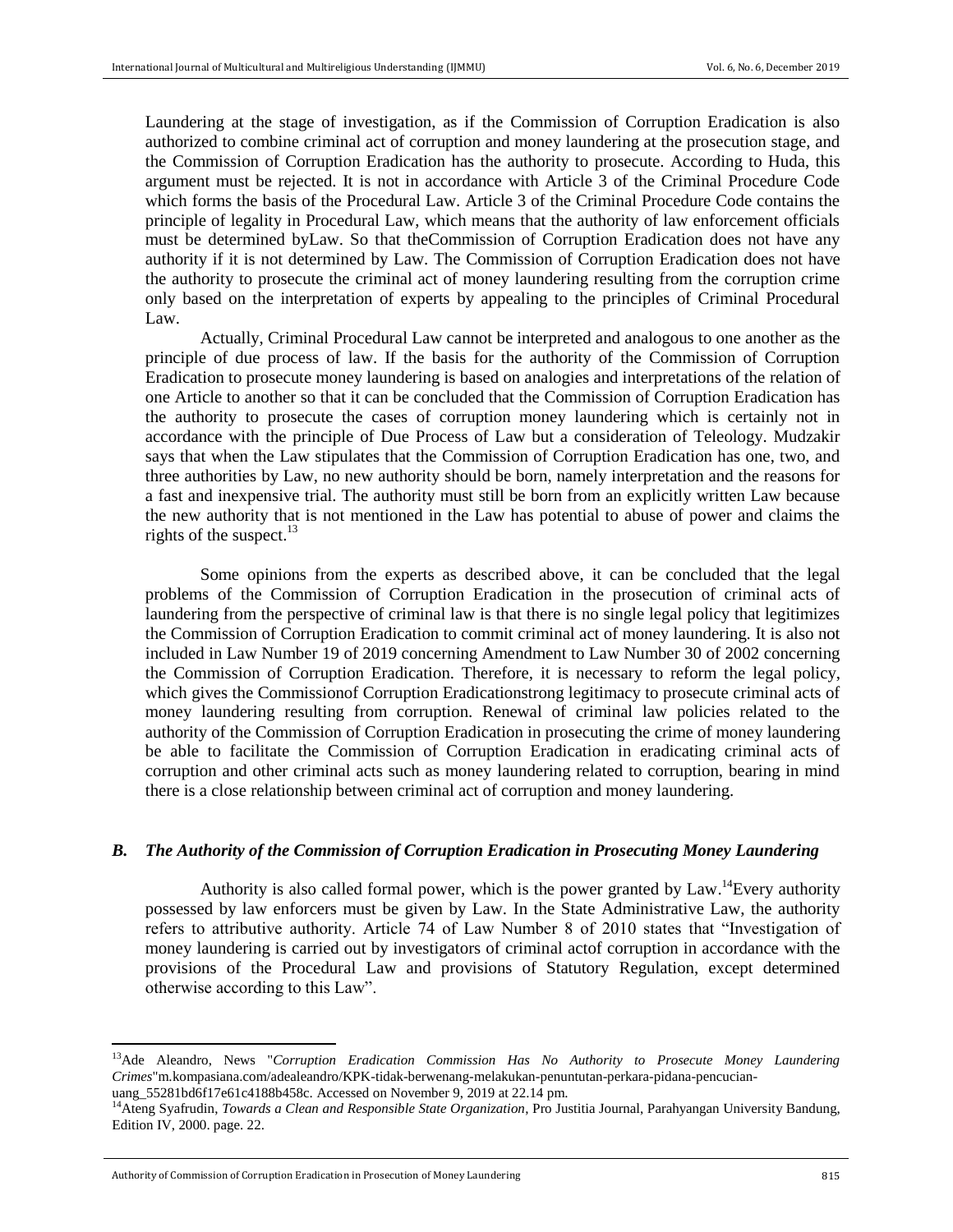From the formulation of this Article, it can be concluded that the investigator of predicate crime is able to conduct an investigation on money laundering. In other words, if the predicate crime of money laundering is a corruption. Based on Article 6 in conjunction with Article 11 of Law Number 30 of 2002 in conjunction with Article 74 of Law Number 8 of 2010, the Commission of Corruption Eradication has the authority in conducting investigation onmoney laundering resulting from criminal act of corruption.

In addition, the Commission of Corruption Eradication also has the authority to combine the cases of corruption, which constitutes predicate crime with money laundering, if it finds sufficient preliminary evidence. It is in accordance with Article 75 of Law Number 8 of 2010. However, it is different from the provisions contained in the Criminal Code. Combining criminal acts can be carried out at the prosecution stage. So that, the Public Prosecutor can combine criminal cases that have a relationship with each other in one indictment. So, How is the prosecution of money laundering? Can the prosecutor combine the cases at the stage of prosecuting money laundering? It is definitely able because the investigation will lead to the prosecution.

Law Number 8 of 2010, particularly in Article 74 clearly and firmly states thatinvestigators of predicate crime can also conduct investigation on money laundering. In the elucidation of Article 74 of Law Number 8 of 2010, it is stated that the investigatorsof predicate crime include the Indonesian National Police, the Prosecutor's Office, the Commission of Corruption Eradication, the National Narcotics Agency, and the Directorate General of Tax and the Directorate General of Custom and Excise of Ministry of Finance of the Republic of Indonesia.

Problems arise against Law Number 8 of 2010. In Law Number 8 of 2010, it does not mention who authorized to prosecute money laundering. Can a Public Prosecutor of predicate crime in money laundering prosecute a money laundering crime such as the money laundering from corruption. TheCommission of Corruption Eradication has the authority to investigate the criminal act of money laundering resulting from the corruption act based on Article 74 of Law Number 8 of 2010 in conjunction with Article 6 in conjuction with 11 of Law Number 30 of 2002. On the other hand, does the Commission of Corruption Eradication have the authority in prosecuting criminal act of money laundering resulting from corruption? This issue becomes ambiguity in law enforcement when investigationon money laundering can be carried out by an investigator of predicate crime. It should be at the stage of prosecution, the General Prosecutor of the predicate crime is authorized to carry out the prosecution of money laundering because the investigation will lead to prosecution.

Nowadays, rejecting authority of theCommission of Corruption Eradication in prosecuting the money laundering resulting from the corruption is increasingly flaring up. This is due to Law Number 8 of 2010 not explicitly regulating who is authorized to commit money laundering. Therefore, the Commission of Corruption Eradication is deemed not to have the authority in prosecuting corruption money laundering because there is no Law regulating.

The will of the formulation of Law Number 8 of 2010 is stated in the general explanation of the Law which states:

"... for this reason, efforts to prevent and eradicate money laundering crimes require a strong legal basis to ensure legal certainty, the effectiveness of law enforcement and the search and return of assets resulting from criminal acts".

The most crucial point is "the effectiveness of law enforcement". If the Commission of Corruption Eradication originally has the authority to conduct investigations and combines the cases of money laundering and corruption, the results of the investigation must be delegated to the Public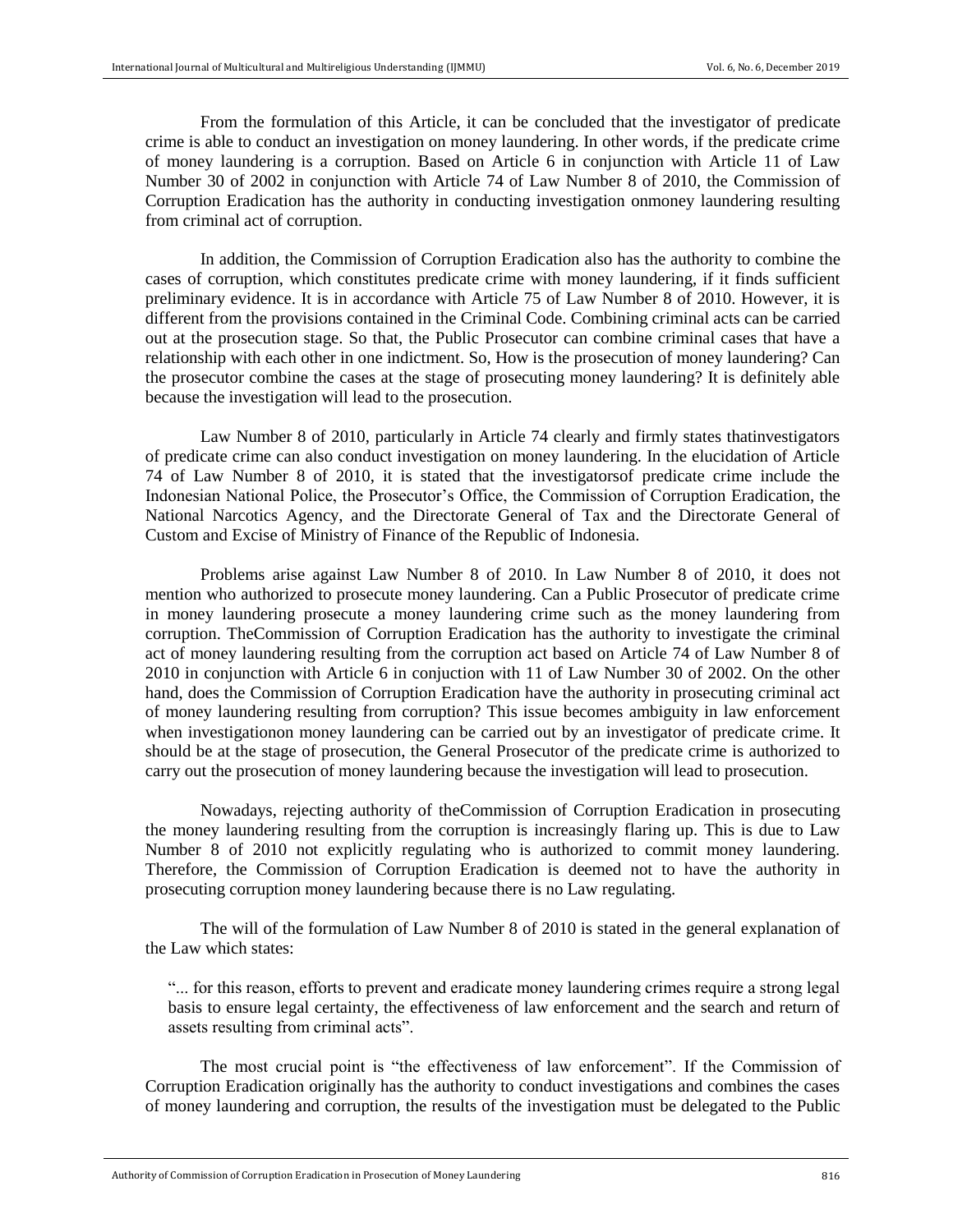Prosecutor at the Prosecutor's Office. Is it an effective step in eradicating money laundering? It is certainly ineffective because the step indirectly violates the principle of simple, quick and low cost justicecontained in Law Number 48 of 2009. When the Law grants the authority to the Commission of Corruption Eradication in conducting investigations and combining the predicate crime and money laundering,based on mutatis mutandi the CommissionofCorruption Eradication also has the authority to prosecute the money laundering resulting from the criminal act of corruption.

In the prosecution of money laundering, which is a form of law enforcement, there needs to be a paradigm shift for law enforcers specifically for the Commission of Corruption Eradication which conducts law enforcement firstly with a "follow the suspect" and then with a "follow the money". It appears because the mindset of money laundering is the result of criminal acts in the form of assets or money. One of the effective ways to eradicate the crime of money laundering is to break the chain of crimes committed by cutting funding of the crime and limiting the use of the crime itself. Then, automatically financing for the next crime will be interrupted.<sup>15</sup>

If the Commission of Corruption Eradication in prosecuting the criminal act of money laundering is still oriented towards the perpetrators, then any policy on state assets that are harmed from the money laundering results can only be carried out after the conviction of predicate crime. As long as there is no conviction for the perpetrators of predicate crime, then all matters relating to assets such as the return of assets cannot be done.<sup>16</sup>In other words, if the Commission of Corruption Eradication in prosecuting money laundering still holds the "follow the suspect" paradigm, it will not be able to return the assets if there is no conviction for the perpetrators of predicate crime.<sup>17</sup>

In fact, return of assets is the main objective in prosecuting corruption and money laundering crimes. Actions to return the assets can not be carried out by law enforcement officials such as the Commission of Corruption Eradication if there is no authority regulating to implement the decisions of the Corruption Court that has permanent legal force *(incraht van gewijsde)*. In other words, theCommission of Corruption Eradication cannot deposit the assets which are subject to money laundering cases.

The problem arising is whether theCommission of Corruption Eradication is authorized or not to implement the Court's decision of corruption act on asset recovery. Because there is no normative rule that regulates the authority of the Commission of Corruption Eradication to carry out the implementation of the Court's decision of Corruptionwhich has been considered *incraht vangewijsde.*Meanwhile,Attorney General's Office of the Republic of Indonesia and even the legal standing or legality in the role of the Commission of Corruption Eradication in recovering the assets which is the goal of prosecuting the money laundering from the results of the corruption act, are questioned by the public in viewing the Criminal Justice System in Indonesia.

The Law on the Eradication of Corruption Acts allows the seizure of assets resulting from criminal acts through criminal prosecution. If the Public Prosecutor can prove the Defendant's mistake in committing the corruption and the assets that have been confiscated in the case, it is a criminal offense. It can be seen in Article 38, point b of Law Number 20 of 2001 amending the Law Number 31 of 1999 concerning Eradication of Corruption.

Therefore, it is necessary to create a strict and clear normative regulation on the authority of theCommission of Corruption Eradication in order to prosecute the money laundering in order to achieve asset recovery so that theCommission of Corruption Eradication can more fully recover state

 $\overline{\phantom{a}}$ 

<sup>15</sup> Yudi Kristiana…, *Loc.Cit.* page. 17.

<sup>16</sup>*Ibid*.

<sup>17</sup>*Ibid.* page. 15.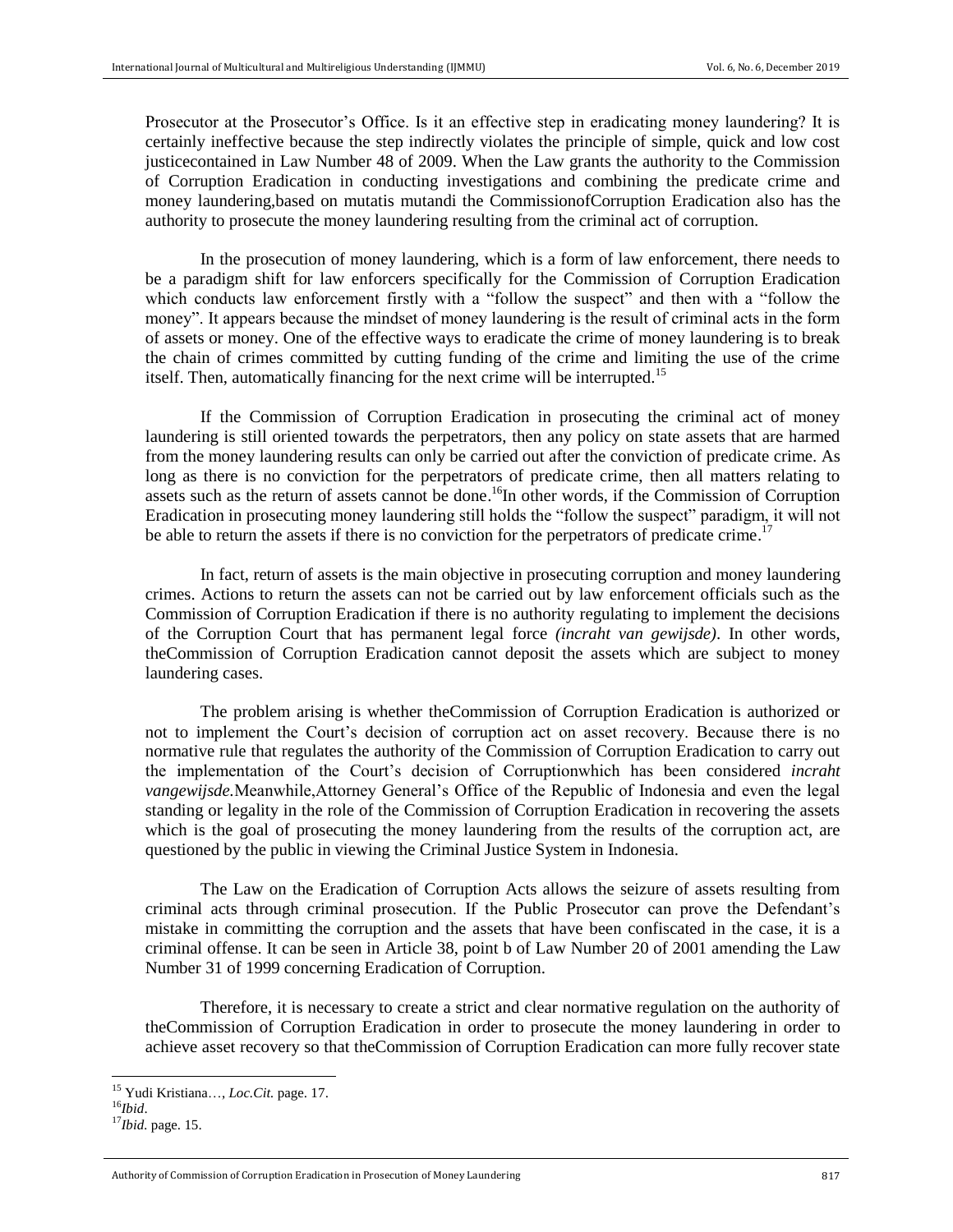losses or state assets that are objects of money laundering, considering the "follow the money" paradigm which aims at recovering state assets or state finances in eradicating money laundering. It is because the Government's consideration of establishing the Commission of Corruption Eradication is as a state tool functioning to run the interests of the country to avoid lossof state finances affected by the money laundering resulting from the corruption acts.

## *Conclusion*

After the research on Commission of Corruption Eradication in prosecuting the money 1aundering is carried out, it can be concluded as follows:

- 1. The legal problem of the Commission of Corruption Eradication in prosecuting the money 1aundering lies in the legal policy factor that does not legitimize the Commission of Corruption Eradication in prosecuting the money laundering. It means that the main factor causing the legal problems of the Commission of Corruption Eradication in Prosecuting the money. As the legal issues where there no regulations that legitimize the authority of theCommission of Corruption Eradication in the prosecution of money laundering, this has led to pros and cons of experts and dissenting opinions of Judges so that there are doubts and different arguments by law enforcement in determining the legal standing of the Commission of Corruption Eradication in prosecuting the money laundering.
- 2. The authority of the Commission of Corruption Eradication in the prosecution of money laundering can be seen in Article 74 of Law Number 8 of 2010 concerning Prevention and Eradication of Money Laundering, giving the authority to the Commission of Corruption Eradication to conduct investigations on money laundering, specifically on corruption act as a predicate crime from money laundering. However, there is no normative rule that explicitly and clearly regulates the authority of the Commission of Corruption Eradication in prosecuting money laundering. The authority of the Commission of Corruption Eradication in carrying out prosecutions of money laundering is only based on the interpretation of legal experts stating that each investigation lead to prosecution.

## *References*

## *1. Book*

Abdussalam, DPM Sitompul, *Sistem Peradilan Pidana,* Restu Agung : Jakarta, 2007.

Muladi dan Barda Nawawi Arief, *Bunga Rampai Hukum Pidana,* Penerbit Alumi, Bandung, 1992.

Peter Mahmud Marzuki, *Penelitian Hukum,* Kencana Prenada Media Group, Jakarta, 2011.

- Soerjono Soekanto dan Sri Mamudji, *Penelitian Hukum Normatif Suatu Tinjauan Singkat*, Rajawali Pers : Jakarta, 2011.
- Yudi Kristiana, *Kristiana, Pemberantasan Tindak Pidana Pencucian Uang (Perspektif Hukum Progresif),*  Thafa Media : Yogyakarta, 2015*.*